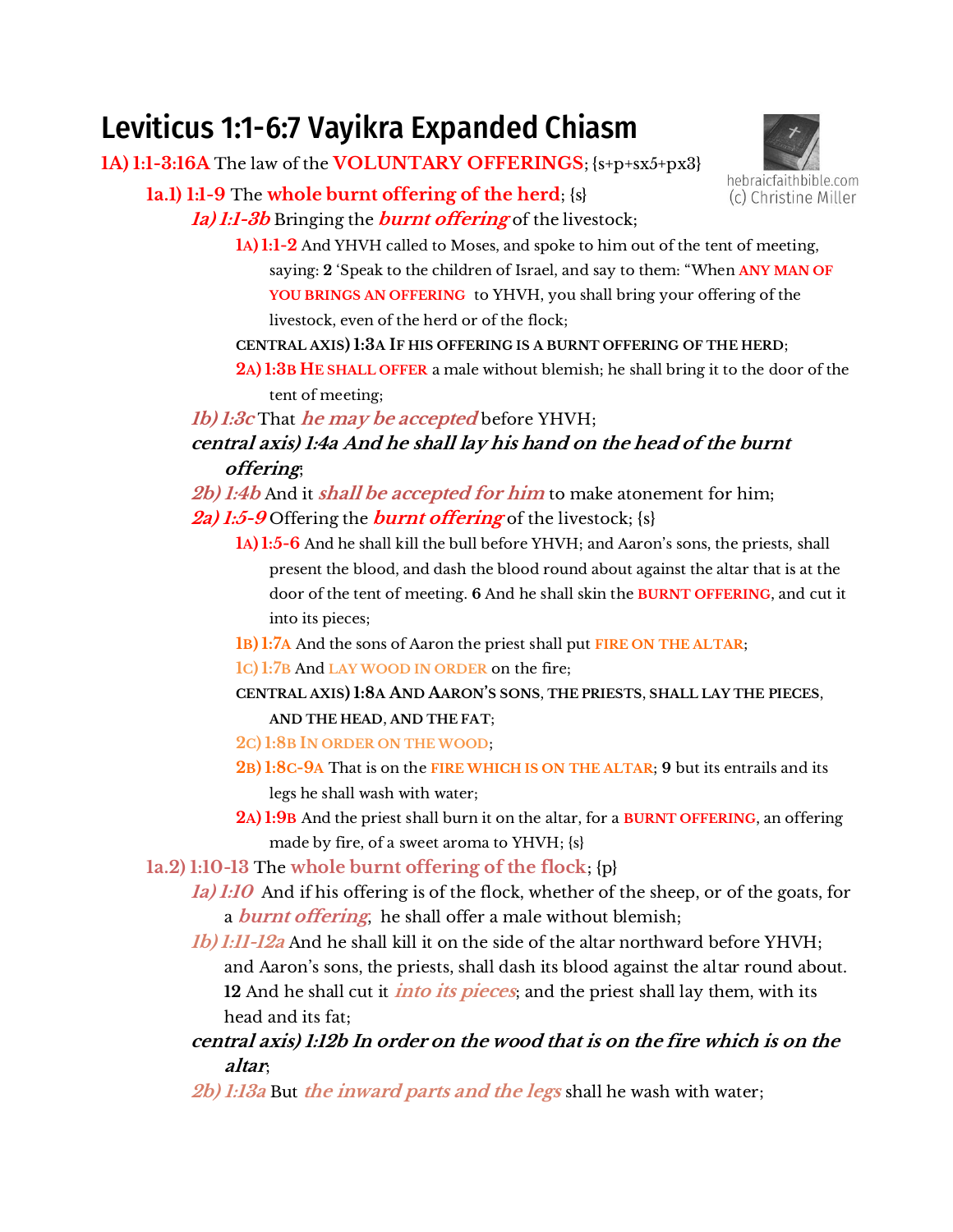**2a) 1:13b** And the priest shall **offer the whole**, and make it smoke on the altar; it is a **burnt offering**, an offering made by fire of a sweet aroma to YHVH; {p}

- **1a.3) 1:14-17** The **burnt offering of birds**; {s}
	- **1a) 1:14** Bringing the **burnt offering** of birds;

**1A) 1:14A** And if his **OFFERING** to YHVH;

**CENTRAL AXIS) 1:14B IS A BURNT OFFERING OF BIRDS**;

**2A) 1:14C** Then he shall bring his **OFFERING** of turtledoves, or of young pigeons;

- **1b) 1:15a** And the priest shall bring it to the altar, and wring off its head, and **make it smoke on the altar**;
- **central axis) 1:15b-17a And its blood shall be drained out on the side of the altar**. **16 And he shall take away its crop with its feathers**, **and cast it beside the altar on the east side**, **in the place of the ashes**. **17 And he shall rend it by its wings**, **but shall not divide it asunder**;
- **2b) 1:17b** And the priest shall **make it smoke on the altar**, on the wood that is on the fire;
- **2a) 1:17c** It is a **burnt offering**, an offering made by fire, of a sweet aroma to  $YHVH$ ;  $\{s\}$
- **1b) 2:1-2a** And when any one brings a grain offering to YHVH, his offering shall be of fine flour; and he shall pour oil on it, and put frankincense on it. **2** And he shall bring it to Aaron's sons the priests; and he shall take out of it a handful of the fine flour, and of the oil, together with all the frankincense; [*i.e.*, **basic instructions for the grain offering**];
- **1c.1) 2:2b** And the priest shall make this **memorial part smoke on the altar**, an offering made by fire, of a sweet aroma to YHVH;
- **1c.2) 2:3** But that which is left of the grain offering shall be Aaron's and his sons'; it is a **thing most holy** of the offerings of YHVH made by fire; {s}
- **1d) 2:4-7** And **when you bring** an offering of a grain offering baked in the oven, it shall be unleavened cakes of fine flour mixed with oil, or unleavened wafers anointed with oil. {s} **5** And if your offering is a grain offering baked on a griddle, it shall be of fine flour unleavened, mixed with oil. **6** You shall break it in pieces, and pour oil on it; it is a grain offering. {s} **7** And if your offering is a grain offering of the pot, it shall be made of fine flour with oil;
- **central axis) 2:8a And you shall bring the grain offering that is made of these things to YHVH**;
- **2d) 2:8b** And it shall be presented to the priest, and **he shall bring** it to the altar;
- **2c.1) 2:9** And the priest shall take from the grain offering its **memorial part**, and shall make it **smoke upon the altar**, an offering made by fire, of a sweet aroma to YHVH;
- **2c.2) 2:10** But that which is left of the grain offering shall be Aaron's and his sons'; it is a **thing most holy** of the offerings of YHVH made by fire;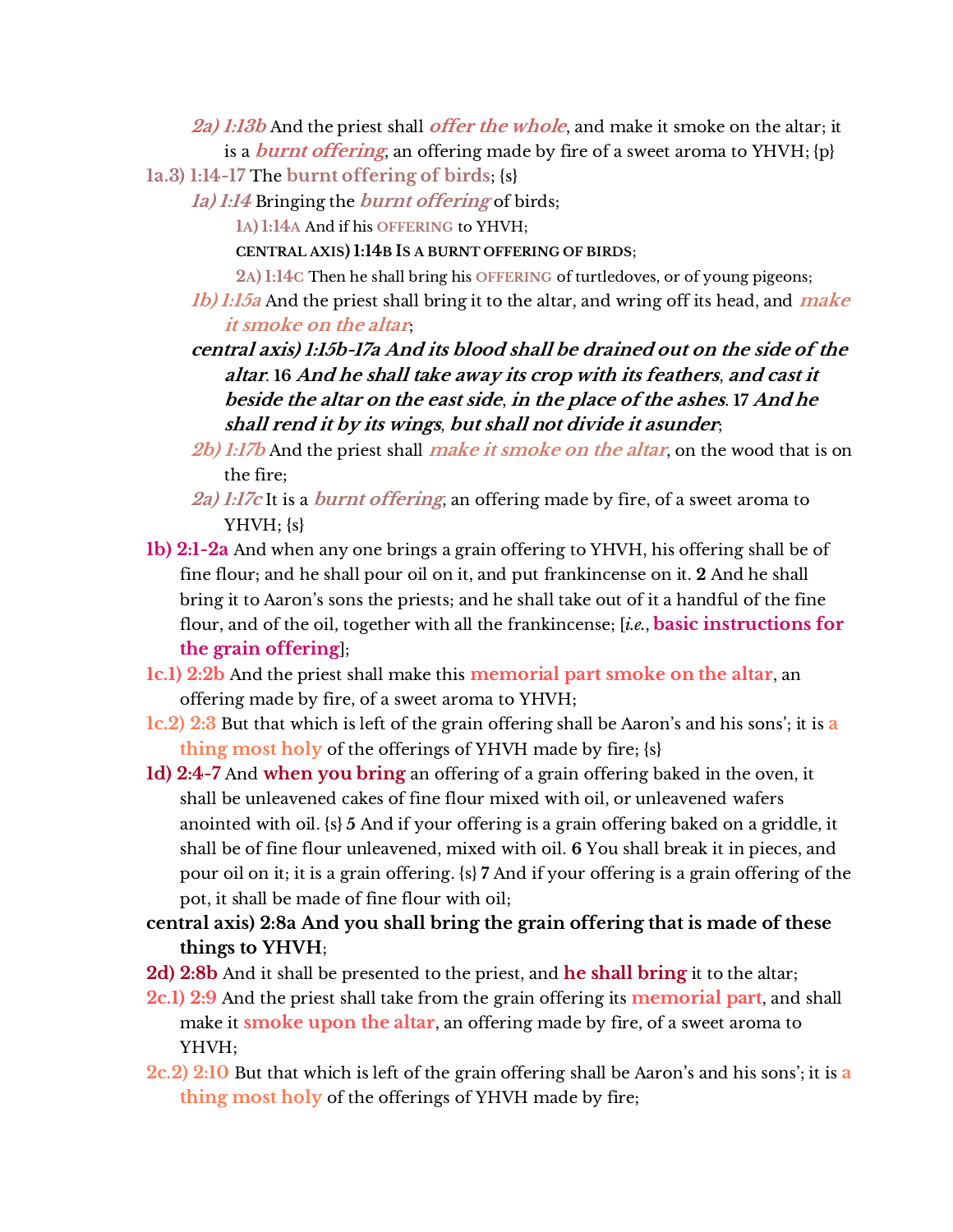- **2b) 2:11-16 Special instructions for the grain offering**; {s+p}
	- **1a) 2:11** No **grain offering**, which you shall bring to YHVH, shall be made with leaven; for you shall make no leaven, nor any honey, **smoke** as an **offering made by fire** to YHVH;
	- **1b) 2:12** As an **offering of firstfruits** you may bring them **to YHVH**; but they shall not rise up for a sweet aroma on the altar;
	- **central axis) 2:13 And every grain offering of yours you shall season with salt**; **neither shall you allow the salt of the covenant of your God to be lacking from your grain offering**; **with all your offerings you shall offer salt**; {s}
	- **2b) 2:14** And if you bring a **grain offering of firstfruits to YHVH**, you shall bring for the grain offering of your firstfruits tender ears parched with fire, even crushed kernels from the full ear;
	- **2a) 2:15-16** And you shall put oil on it, and lay frankincense on it; it is a **grain offering**. **16** And the priest shall make the memorial part of it **smoke**, even its crushed kernels, and its oil, with all its frankincense; it is an **offering made**  *by fire* to YHVH; {p}

### **2a.1) 3:1-5** The **peace offering of the herd**; {p}

- **1a) 3:1-3a** The peace offering an **offering made by fire to YHVH**;
	- **1A) 3:1A** And if his offering is a **SACRIFICE OF PEACE OFFERINGS**;
	- **1B) 3:1B** If **HE OFFER** of the herd, whether male or female;
	- **CENTRAL AXIS) 3:1C HE SHALL OFFER IT WITHOUT BLEMISH BEFORE YHVH**;
	- **2B) 3:2** And he shall lay his hand on the head of **HIS OFFERING**, and kill it at the door of the tent of meeting; and Aaron's sons the priests shall dash the blood against the altar round about;
	- **2A) 3:3A** And he shall present of the **SACRIFICE OF PEACE OFFERINGS** an offering made by fire to YHVH;
- **central axis) 3:3b-4 The fat that covers the inward parts**, **and all the fat that is on the inward parts**, **4 and the two kidneys**, **and the fat that is on them**, **which is by the loins**, **and the lobe above the liver**, **which he shall take away with the kidneys**;
- 2a) 3:5 And Aaron's sons shall make it smoke on the altar on the burnt offering, which is on the wood that is on the fire; it is an **offering made by fire**, of a sweet aroma **to YHVH**; {p}
- **2a.2) 3:6-11** The **peace offering of the flock**; {p}
	- **1a) 3:6-9a** The peace offering an **offering made by fire to YHVH**;
		- **1A) 3:6A** And if his **OFFERING**;
		- **1B) 3:6B** For a **SACRIFICE OF PEACE OFFERINGS** to YHVH is of the flock, male or female;
		- **CENTRAL AXIS) 3:6C HE SHALL OFFER IT WITHOUT BLEMISH**;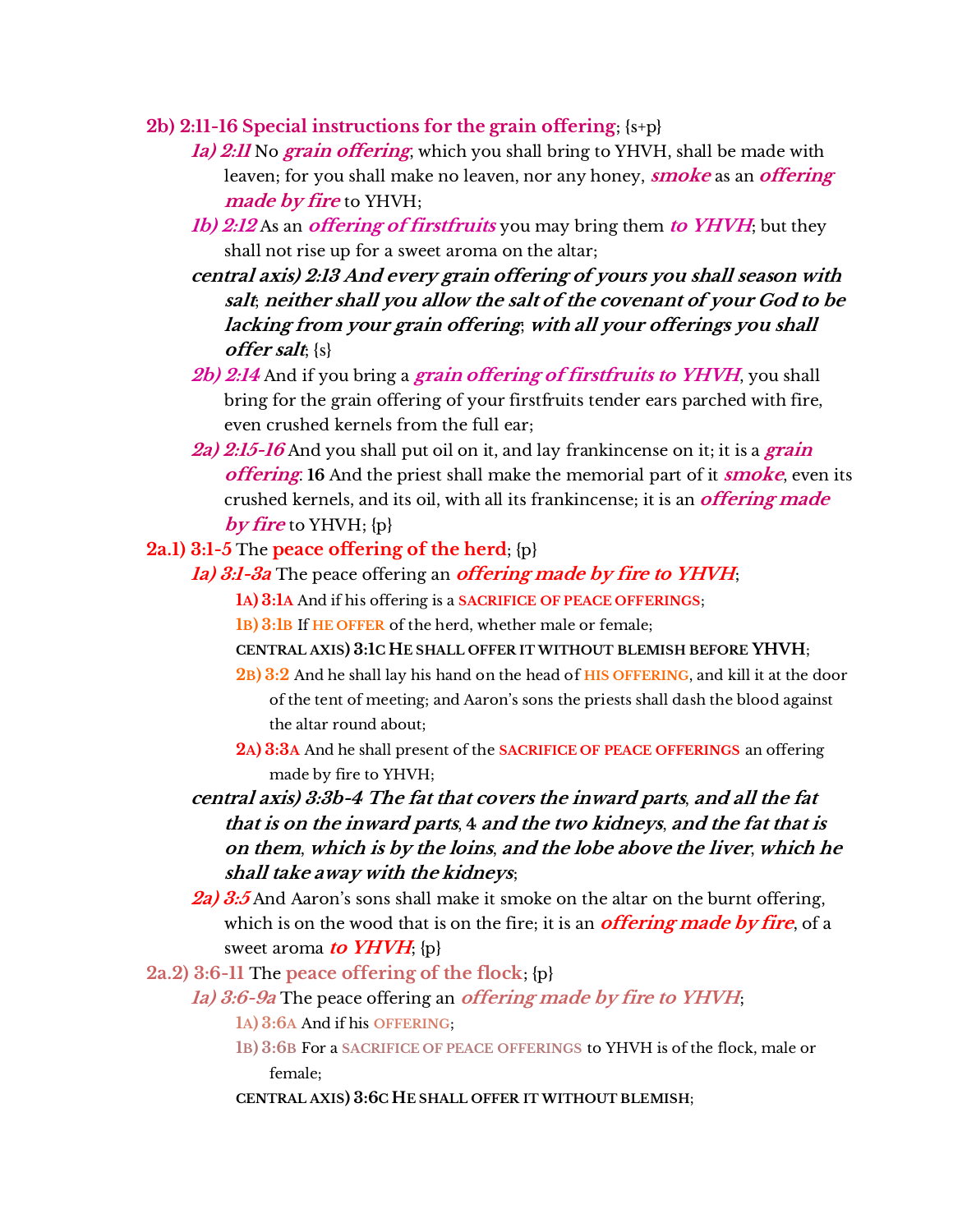**2B) 3:7-9A** If he brings a lamb for the **SACRIFICE OF PEACE OFFERINGS**;

**1a) 3:7a** If he brings a lamb for his **offering**;

**1b) 3:7b T**hen **he shall present** it before YHVH;

**central axis) 3:8 And he shall lay his hand on the head of his offering**, **and kill it before the tent of meeting**; **and Aaron's sons shall dash its blood against the altar round about**;

**2b) 3:9a** And **he shall present**;

**2a) 3:9b** Of the **sacrifice of peace offerings**;

**2A) 3:9C** An **OFFERING** made by fire to YHVH;

**1b) 3:9b** Its fat, the entire fat tail, **which he shall take away by the rump bone**; **central axis) 3:9c-10a And the fat that covers the inward parts**, a**nd all the fat that is on the inward parts**, **10 and the two kidneys**, **and the fat that is on them**, **which is by the loins**;

**2b) 3:10b** And the lobe above the liver, **which he shall take away by the kidneys**;

**2a) 3:11** And the priest shall make it smoke on the altar; it is the food of the **offering made by fire to YHVH**; {p}

**2a.3) 3:12-16a** The **peace offering of the goats**;

**1a) 3:12-14b** If it is a goat for **an offering made by fire** to YHVH;

**1A) 3:12A** And if **HIS OFFERING** is a goat;

**1b) 3:12b** Then **HE SHALL PRESENT** it before YHVH;

**CENTRAL AXIS) 3:13 AND HE SHALL LAY HIS HAND ON ITS HEAD**, **AND KILL IT BEFORE THE TENT OF MEETING**; **AND THE SONS OF AARON SHALL DASH ITS BLOOD AGAINST THE ALTAR ROUND ABOUT**;

**2B) 3:14A** And **HE SHALL PRESENT** of it his offering;

**2A) 3:14B** Even **AN OFFERING MADE BY FIRE** to YHVH;

**central axis) 3:14c-15 The fat that covers the inward parts**, **and all the fat that is on the inward parts**, **15 and the two kidneys**, **and the fat that is on them**, **which is by the loins**, **and the lobe above the liver**, **which he shall take away by the kidneys**;

**2a) 3:16a** And the priest shall make them smoke on the altar; it is the food of **the offering made by fire**, for a sweet aroma;

**1B) 3:16B** All the **FAT** is YHVH'S;

## **CENTRAL AXIS) 3:17A IT SHALL BE A PERPETUAL STATUTE THROUGHOUT YOUR GENERATIONS IN ALL YOUR DWELLINGS**;

**2B) 3:17B** That you shall eat neither **FAT** nor blood;"' {p}

**2A) 4:1-6:7** The law of the **MANDATORY OFFERINGS**; {px5+s+s+px3}

**1a) 4:1-35** The **mandatory sin offerings**; {px5}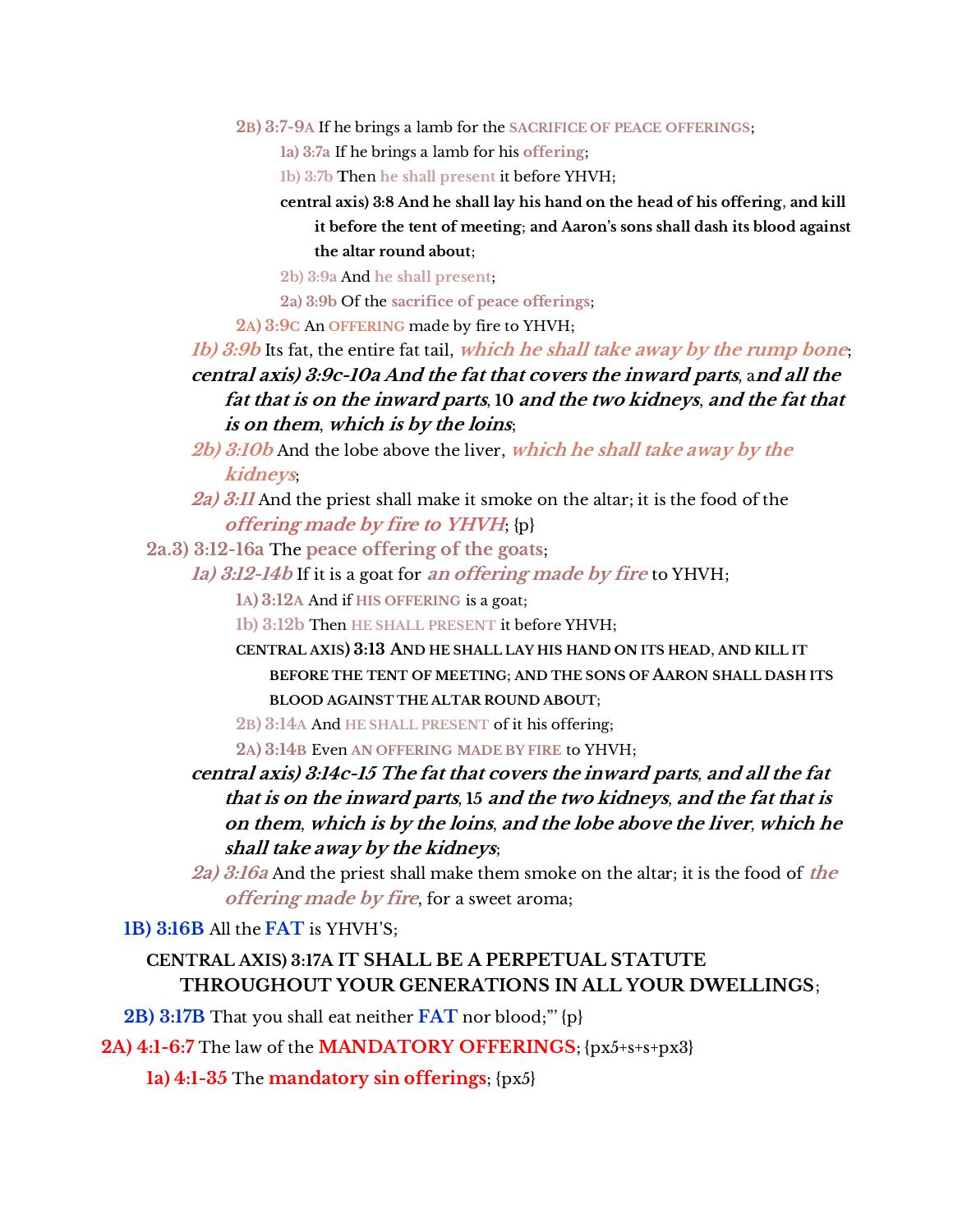# **1a) 4:1-12** The **sin offering** of the herd **when the priest sins unintentionally**;  $\{p\}$

- **1) 4:1-3A** And YHVH spoke to Moses, saying: **2** 'Speak to the children of Israel, saying: "If any one shall **SIN THROUGH ERROR**, in any of the things which YHVH has commanded not to be done, and shall do any one of them; **3** if the anointed priest shall sin so as to bring guilt on the people;
- **2) 4:3B-4** Then let him offer for his sin, which he has sinned, a young bull without blemish to YHVH **FOR A SIN OFFERING**, **4** and he shall bring the bull to the door of the tent of meeting before YHVH; and **HE SHALL LAY HIS HAND ON THE HEAD** of the bull, and kill the bull before YHVH;
- **3) 4:5-7** And the anointed priest **SHALL TAKE OF THE BLOOD** of the bull, and bring it to the tent of meeting. **6** And the priest shall dip his finger in the blood, and sprinkle of the blood seven times before YHVH, in front of the veil of the sanctuary. **7** And the priest shall put of the blood on the horns of the altar of sweet incense before YHVH, which is in the tent of meeting; and all the remaining blood of the bull he shall pour out at the base of the altar of burnt offering, which is at the door of the tent of meeting;
- **4) 4:8-10** And **ALL THE FAT** of the bull of the sin offering he shall take off from it; the fat that covers the inward parts, and all the fat that is on the inward parts, **9** and the two kidneys, and the fat that is on them, which is by the loins, and the lobe above the liver, which he shall take away by the kidneys, **10** as it is taken off from the ox of the sacrifice of peace offerings; and the priest **SHALL MAKE THEM SMOKE** on the altar of burnt offering;
- **5) 4:11-12** But the skin of the bull, and all its flesh, with its head, and with its legs, and its inward parts, and its dung, **12** even the whole bull **HE SHALL CARRY FORTH OUTSIDE THE CAMP** to a clean place, where the ashes are poured out, and burn it on wood with fire; where the ashes are poured out it shall be burnt; {p}
- **1b) 4:13-21** The **sin offering** of the herd **when the congregation sins unintentionally**; {p}
	- **1) 4:13** And if the whole congregation of Israel **SHALL ERR**, the thing being hidden from the eyes of the assembly, and do any of the things which YHVH has commanded not to be done, and are guilty;
	- **2) 4:14-15** When the sin in which they have sinned is known, then the assembly shall offer a young bull **FOR A SIN OFFERING**, and bring it before the tent of meeting. **15** And the elders of the congregation **SHALL LAY THEIR HANDS ON THE HEAD** of the bull before YHVH; and the bull shall be killed before YHVH;
	- **3) 4:16-18** And the anointed priest **SHALL BRING OF THE BLOOD** of the bull to the tent of meeting. **17** And the priest shall dip his finger in the blood, and sprinkle it seven times before YHVH, in front of the veil. **18** And he shall put of the blood on the horns of the altar which is before YHVH, that is in the tent of meeting, and all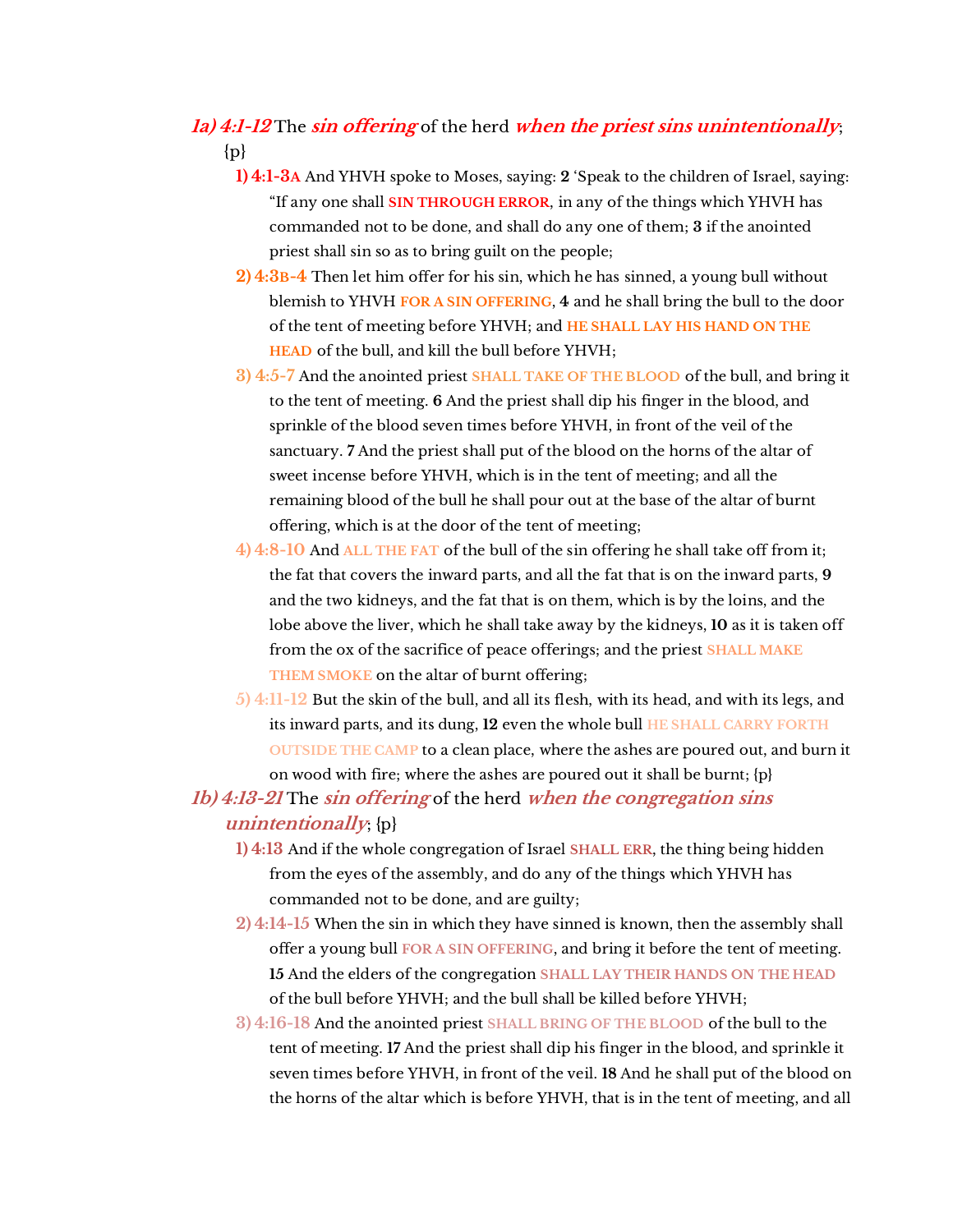the remaining blood he shall pour out at the base of the altar of burnt offering, which is at the door of the tent of meeting;

**4) 4:19** And **ALL ITS FAT** he shall take off from it, and **MAKE IT SMOKE** on the altar;

**5) 4:20-21** Thus he shall do with the bull; as he did with the bull of the sin offering, so he shall do with this; and the priest **SHALL MAKE ATONEMENT FOR THEM**, and they shall be forgiven. **21** And **HE SHALL CARRY OUT THE BULL OUTSIDE THE CAMP**, and burn it as he burned the first bull; it is the sin offering for the assembly; {p}

# **2a) 4:22-26** The **sin offering** of the goats **when a ruler sins unintentionally**;  $\{p\}$

- **1) 4:22** When a ruler **SINS**, and does **THROUGH ERROR** any one of all the things which YHVH his God has commanded not to be done, and is guilty;
- **2) 4:23-24** If his sin, in which he has sinned, is known to him, he shall bring **FOR HIS OFFERING** a goat, a male without blemish. **24** And he **SHALL LAY HIS HAND ON THE HEAD** of the goat, and kill it in the place where they kill the burnt offering before YHVH; it is a sin offering.
- **3) 4:25** And the priest **SHALL TAKE OF THE BLOOD** of the sin offering with his finger, and put it on the horns of the altar of burnt offering, and its remaining blood he shall pour out at the base of the altar of burnt offering;
- **4) 4:26A** And **ALL ITS FAT** he **SHALL MAKE SMOKE** on the altar, as the fat of the sacrifice of peace offerings;
- **5) 4:26B** And the priest **SHALL MAKE ATONEMENT FOR HIM** concerning his sin, and he shall be forgiven; {p}

# **2b) 4:27-35** The **sin offering when a common person sins unintentionally**;  ${p+p}$

- **1A) 4:27-28A** And if any one of the common people **SIN THROUGH ERROR**, in doing any of the things which YHVH has commanded not to be done, and is guilty: **28** if **HIS SIN**, **IN WHICH HE HAS SINNED**, is known to him;
- **1B) 4:28B-31A** Then he shall bring **FOR HIS OFFERING** a goat, a female without blemish, for his sin in which he has sinned. **29** And he **SHALL LAY HIS HAND ON THE HEAD** of the sin offering, and kill the sin offering in the place of burnt offering. **30** And the priest **SHALL TAKE OF ITS BLOOD** with his finger, and put it on the horns of the altar of burnt offering, and all its remaining blood he shall pour out at the base of the altar. **31** And **ALL ITS FAT** he shall take away, as the fat is taken away from off the sacrifice of peace offerings; and the priest **SHALL MAKE IT SMOKE** on the altar for a sweet aroma to YHVH;
- **CENTRAL AXIS) 4:31B AND THE PRIEST SHALL MAKE ATONEMENT FOR HIM**, **AND HE SHALL BE FORGIVEN**; {p}
- **2B) 4:32-35A** And if he brings a lamb as his offering **FOR A SIN OFFERING**, he shall bring a female without blemish. **33** And he **SHALL LAY HIS HAND ON THE HEAD**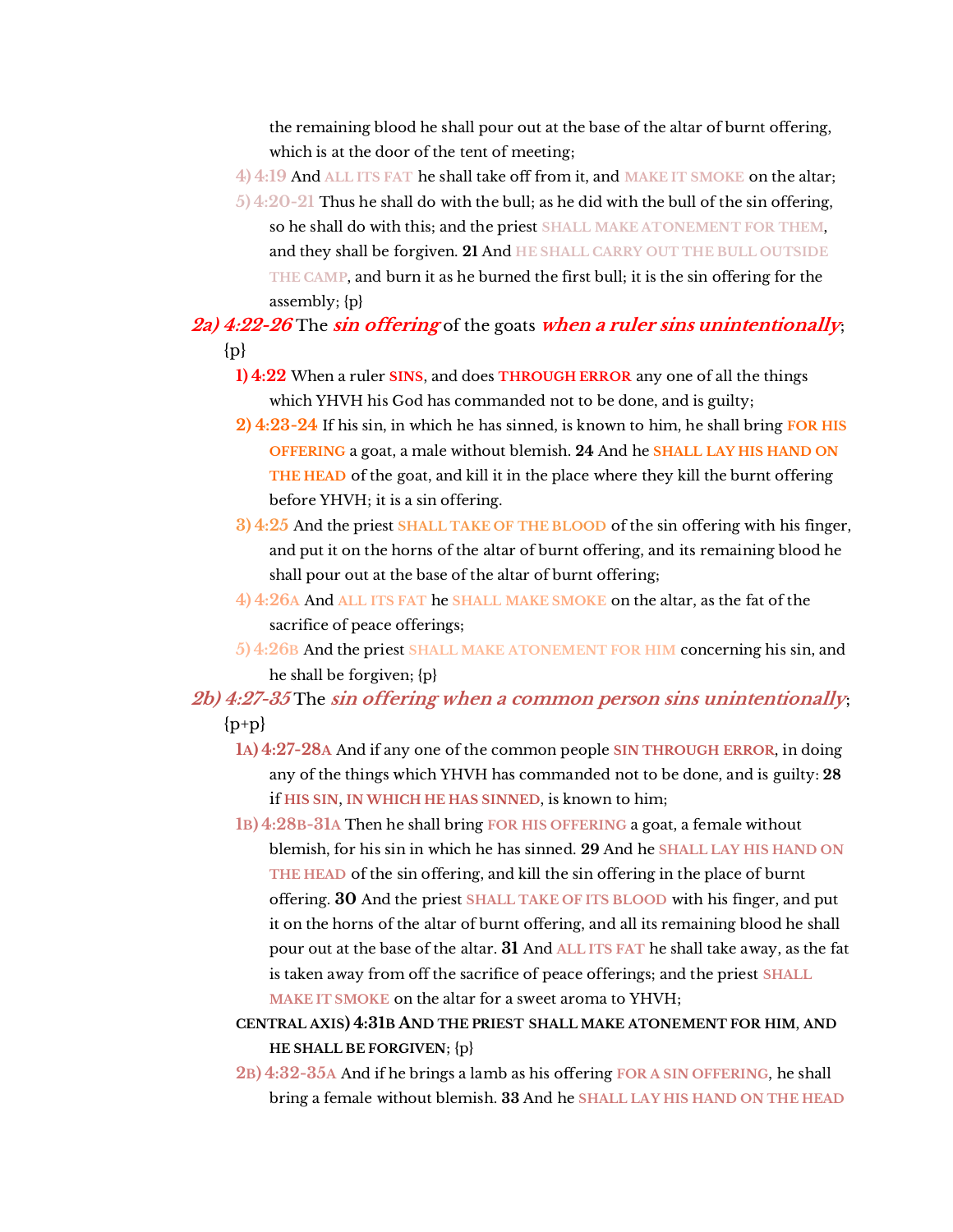of the sin offering, and kill it for a sin offering in the place where they kill the burnt offering. **34** And the priest **SHALL TAKE OF THE BLOOD** of the sin offering with his finger, and put it on the horns of the altar of burnt offering, and all its remaining blood he shall pour out at the base of the altar. **35** And **ALL ITS FAT** he shall take away, as the fat of the lamb is taken away from the sacrifice of peace offerings, and the priest **SHALL MAKE THEM SMOKE** on the altar, on the offerings of YHVH made by fire;

**2A) 4:35B** And the priest shall make atonement for him concerning **HIS SIN THAT HE HAS SINNED**, and he shall be forgiven; {p}

#### **2a) 5:1-6:7** The **mandatory trespass offerings**; {s+s+px3}

#### **1a.1) 5:1-4** The sin of **trespass concerning a false witness**;

#### **1A) 5:1A** And if **ANY ONE SIN**;

- **1B) 5:1B** In that he has heard **THE UTTERANCE OF AN OATH**, he being a witness, whether he has seen or known, if he does not tell of it, then he shall bear his iniquity;
- **1C.1) 5:2A** Or if any one **TOUCH ANY UNCLEAN THING**, whether it is the carcass of an unclean beast, or the carcass of unclean cattle, or the carcass of unclean swarming things;
- **1C.2) 5:2B** And **IS GUILTY**, it **BEING HIDDEN FROM HIM** that he is unclean;
- **2C.1) 5:3A** Or if he **TOUCH THE UNCLEANNESS OF MAN**, whatever his uncleanness is with which he is unclean;
- **2C.2) 5:3B** And it **IS HIDDEN FROM HIM**; and, when he gains knowledge of it, **BEING GUILTY**;
- **2B) 5:4A** Or if any one swears clearly with his lips to do evil, or to do good, whatever it is that a man shall **UTTER CLEARLY WITH AN OATH**;
- **2A) 5:4B** And it is hidden from him; and, when gains knowledge of it, **BEING GUILTY** in one of these things;

**1a.2) 5:5** And it shall be, when he shall be guilty in one of these things, that **he shall confess** that in which he has sinned;

## **1a.3) 5:6-13 Forfeits and Atonement**; {s+s}

**1) 5:6** And he shall bring **HIS FORFEIT** to YHVH for his sin in which he has sinned, a female **FROM THE FLOCK**, a lamb or a goat, for a sin offering, and the priest shall **MAKE ATONEMENT** for him concerning his sin;

**2) 5:7-10** And if his means is not sufficient for a lamb, then he shall bring **HIS FORFEIT** for that in which he has sinned, two turtledoves, or two young pigeons, to YHVH: one for a sin offering, and the other for a burnt offering. **8** And he shall bring them to the priest, who shall offer that which is for the sin offering first, and pinch off its head close by its neck, but shall not divide it asunder. **9** And he shall sprinkle of the blood of the sin offering on the side of the altar; and the rest of the blood shall be drained out at the base of the altar; it is a sin offering. **10**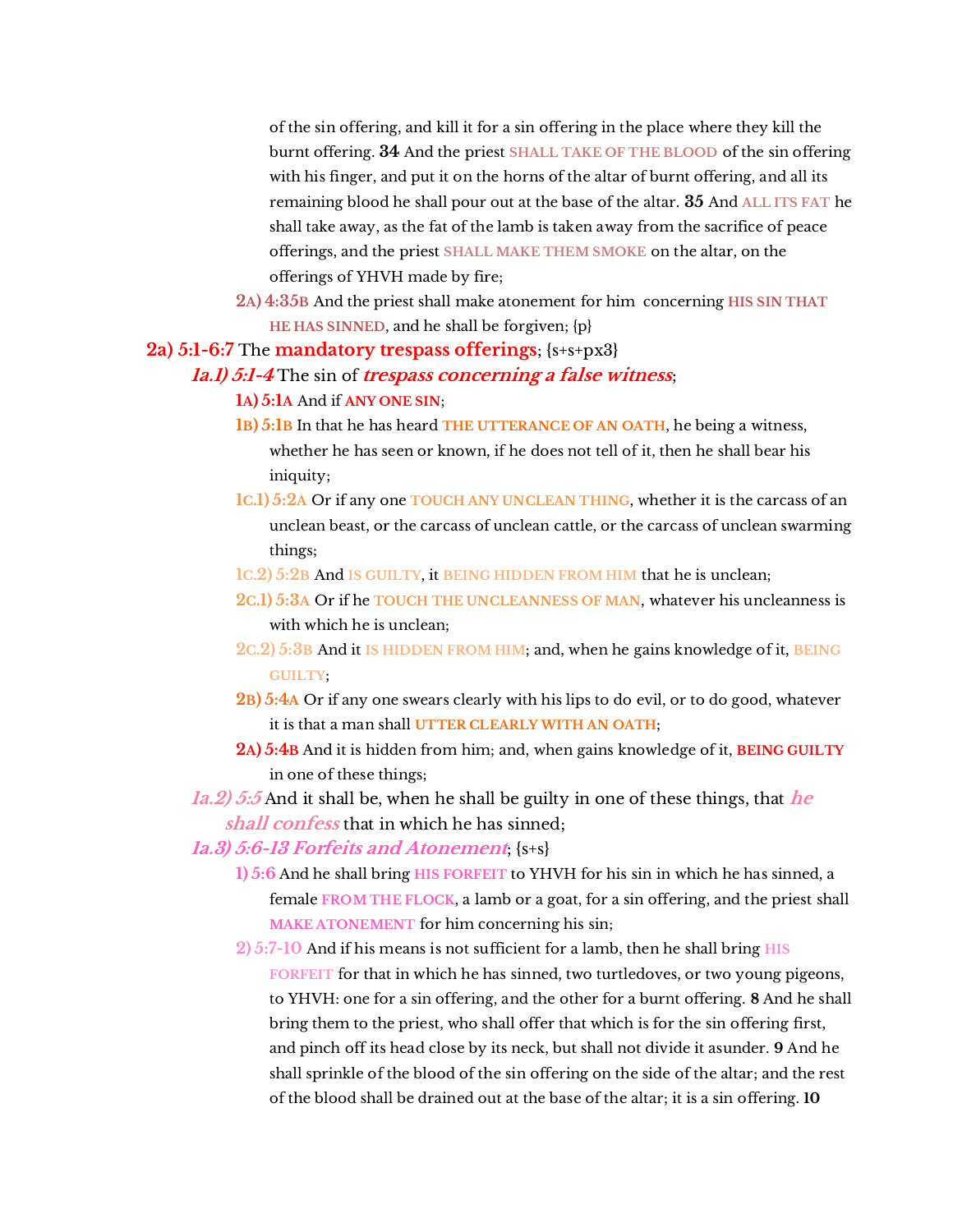And he shall prepare the second for a burnt offering, according to the ordinance, and the priest shall **MAKE ATONEMENT** for him concerning his sin which he has sinned, and he shall be forgiven; [*i.e.,* **HIS FORFEIT FROM THE BIRDS***, to* **MAKE ATONEMENT**]; {s}

- **3) 5:11-13** But if his means is not sufficient for two turtledoves, or two young pigeons, then he shall bring **HIS OFFERING** for that in which he has sinned, the tenth part of an ephah of fine flour for a sin offering; he shall put no oil on it, neither shall he put any frankincense on it; for it is a sin offering. **12** And he shall bring it to the priest, and the priest shall take his handful of it as its memorial part, and make it smoke on the altar, on the offerings of YHVH made by fire; it is a sin offering. **13** And the priest shall **MAKE ATONEMENT** for him concerning his sin that he has sinned in any of these things, and he shall be forgiven; and the remnant shall be the priest's, as the grain offering;" [i.e., **HIS FORFEIT FROM THE GRAIN***, to* **MAKE ATONEMENT**]; {s}
- **1b) 5:14-16a** And YHVH spoke to Moses, saying: **15** 'If any one commit a trespass, and **sin through error**, in the holy things of YHVH, then he shall bring his forfeit to YHVH, a ram without blemish out of the flock, according to your valuation in silver by shekels, after the shekel of the sanctuary, for a trespass offering. **16** And he shall make restitution for that which he has done amiss in the holy thing, and shall add the fifth part to it, and give it to the priest; [*i.e., The* **trespass of the holy things***, and its* **forfeit**];

**central axis) 5:16b And the priest shall make atonement for him with the ram of the trespass offering**, **and he shall be forgiven**; {p}

**2b) 5:17-19** The **trespass of the holy commandments**, and its **forfeit**; {p}

**1A.1) 5:17A** And if any one **SIN**, and do any of the things which YHVH has commanded not to be done;

- **1A.2) 5:17B THOUGH HE DID NOT KNOW IT**;
- **1A.3) 5:17C** Yet **HE IS GUILTY**, and shall bear his iniquity;

**CENTRAL AXIS) 5:18A AND HE SHALL BRING A RAM WITHOUT BLEMISH OUT OF THE FLOCK**, **ACCORDING TO YOUR VALUATION**, **FOR A TRESPASS OFFERING**, **TO THE PRIEST**, **AND THE PRIEST SHALL MAKE ATONEMENT FOR HIM**;

- **2A.1) 5:18B** Concerning **THE ERROR** which he committed;
- **2A.2) 5:18C THOUGH HE DID NOT KNOW IT**, and he shall be forgiven;

**2A.3) 5:19** It is a trespass offering—**HE IS CERTAINLY GUILTY** before YHVH;' {p} **2a.1) 6:1-3** The sin of **trespass concering false dealings**;

- **1A) 6:1-2A** And YHVH spoke to Moses, saying: **2** 'If any one **SIN**, and commit a trespass against YHVH;
- **1B) 6:2B** And **DEAL FALSELY**;
- **1C) 6:2C** With **HIS NEIGHBOR** in a matter of deposit, or of pledge, or of robbery;
- **2C) 6:2D** Or has oppressed **HIS NEIGHBOR**;